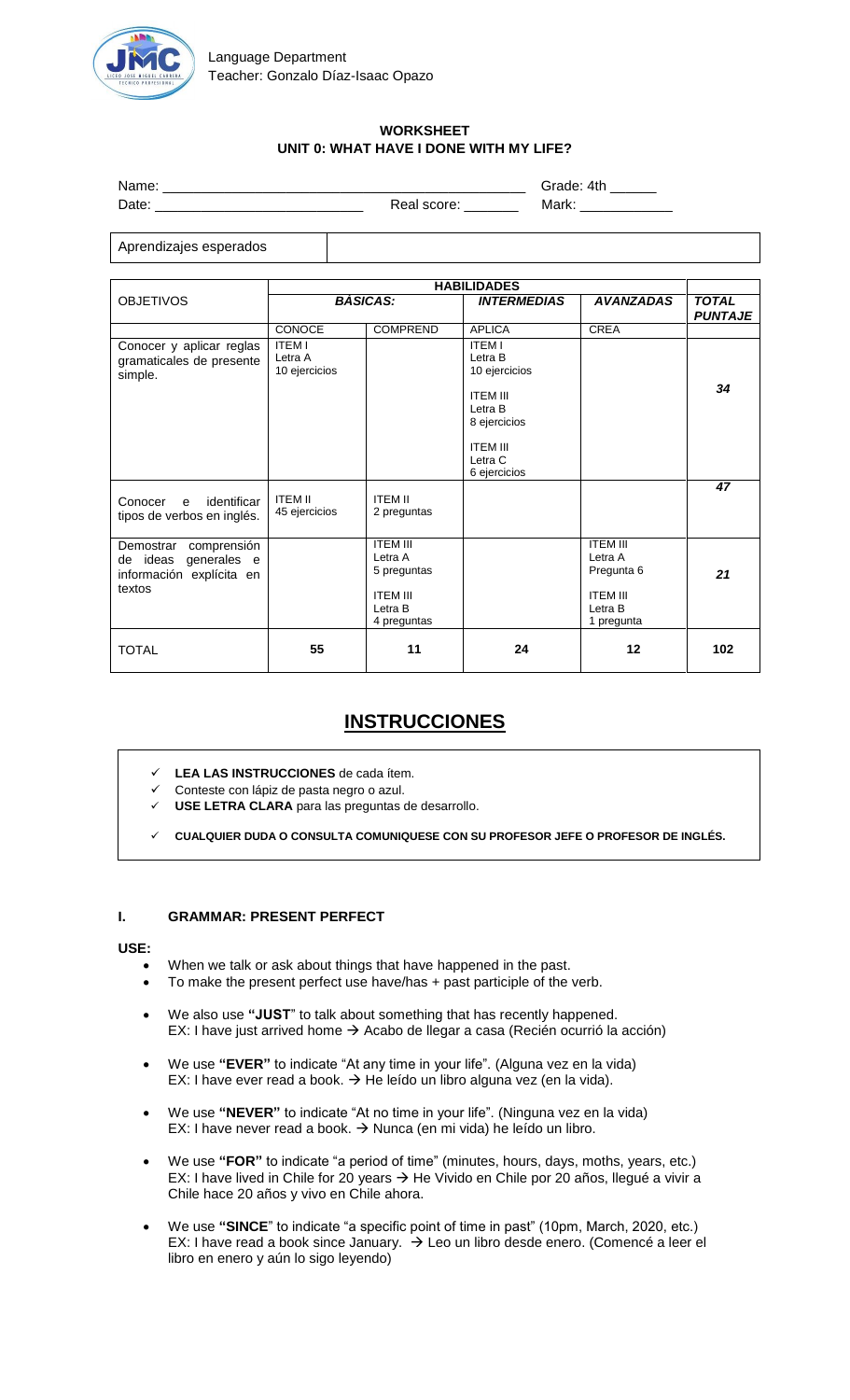#### **STRUCTURE**

|           | <b>SUBJECT</b> | <b>HAVE</b> |                | <b>PAST PARTICIPLE</b> | <b>COMPLEMENT</b>     |
|-----------|----------------|-------------|----------------|------------------------|-----------------------|
|           |                | <b>LONG</b> | <b>SHORT</b>   | OF THE MAIN VERB       |                       |
|           |                |             |                | <b>GONE</b>            | TO THE CINEMA.        |
|           | YOU            | <b>HAVE</b> | 'VE            | <b>READ</b>            | A BOOK.               |
|           | WE.            |             |                | <b>PLAYED</b>          | THE GUITAR.           |
| $\ddot{}$ | <b>THEY</b>    |             |                | <b>THOUGHT</b>         | THE ANSWER.           |
|           | HE.            |             |                | <b>BEEN</b>            | IN PARIS SINCE MARCH. |
|           | <b>SHE</b>     | <b>HAS</b>  | 'S             | <b>SLEPT</b>           | FOR 3 HOURS.          |
|           | IT             |             |                | <b>COST</b>            | A LOT.                |
|           |                |             |                | <b>GONE</b>            | TO THE CINEMA.        |
|           | YOU            | <b>HAVE</b> | <b>HAVEN'T</b> | <b>READ</b>            | A BOOK.               |
|           | WE.            | <b>NOT</b>  |                | <b>PLAYED</b>          | THE GUITAR.           |
|           | THEY           |             |                | <b>THOUGHT</b>         | THE ANSWER.           |
|           | HE.            |             |                | <b>BEEN</b>            | IN PARIS SINCE MARCH. |
|           | <b>SHE</b>     | <b>HAS</b>  | HASN'T         | <b>SLEPT</b>           | FOR 3 HOURS.          |
|           | ΙT             | <b>NOT</b>  |                | COST                   | A LOT.                |

EX: She has slept **for** 3 hours  $\rightarrow$  she's slept **for** 3 hours.<br>We have **just** played the guitar  $\rightarrow$  we've **just** played the guitar. We have **just** played the guitar He has not been in Paris **since** March  $\rightarrow$  He hasn't been in Paris **since** March.<br>I have not gone to the cinema  $\rightarrow$  I haven't gone to the cinema. I have not gone to the cinema. You have **ever** read a book. You have **never** read a book.

# **A) Order sentences in Present perfect affirmative long or short form.**

EX: He / the car / **clean**  $\rightarrow$  He has cleaned the car or He's cleaned the car.

REMEMBER: All sentences has a structure:

Subject + have/has + Verb past Participle + complement

- Look up the past participle form of the verb: Clean (Base form)  $\rightarrow$  Cleaned (Participle)
- Busca el pasado participio del verbo: CLEAN (forma base) → CLEANED (Participio). EL verbo estará marcado en negrita.

| 1. a new jacket / She / just / buy                      |   |  |
|---------------------------------------------------------|---|--|
| 2. We / find / a good hotel / never                     | → |  |
| 3. $1/$ for $/$ 30 minutes $/$ run                      |   |  |
| 4. Anna / ever / eat / cheese                           |   |  |
| 5. finish / My friend / their homework $\rightarrow$    |   |  |
| 6. The teacher / to you / speak                         |   |  |
| 7. have breakfast / You / just                          |   |  |
| 8. March / since / milk / drink / The cat $\rightarrow$ |   |  |
| 9. be / in France / ever / Alice                        |   |  |
| 10. They / go / to the park                             |   |  |
|                                                         |   |  |

#### **B) Re-write sentences above in negative form.**

EX: He has cleaned the car  $\rightarrow$  he hasn't cleaned the car.

| 1.  |  |
|-----|--|
| 2.  |  |
| 3.  |  |
| 4.  |  |
| 5.  |  |
| 6.  |  |
|     |  |
| 8.  |  |
| 9.  |  |
| 10. |  |
|     |  |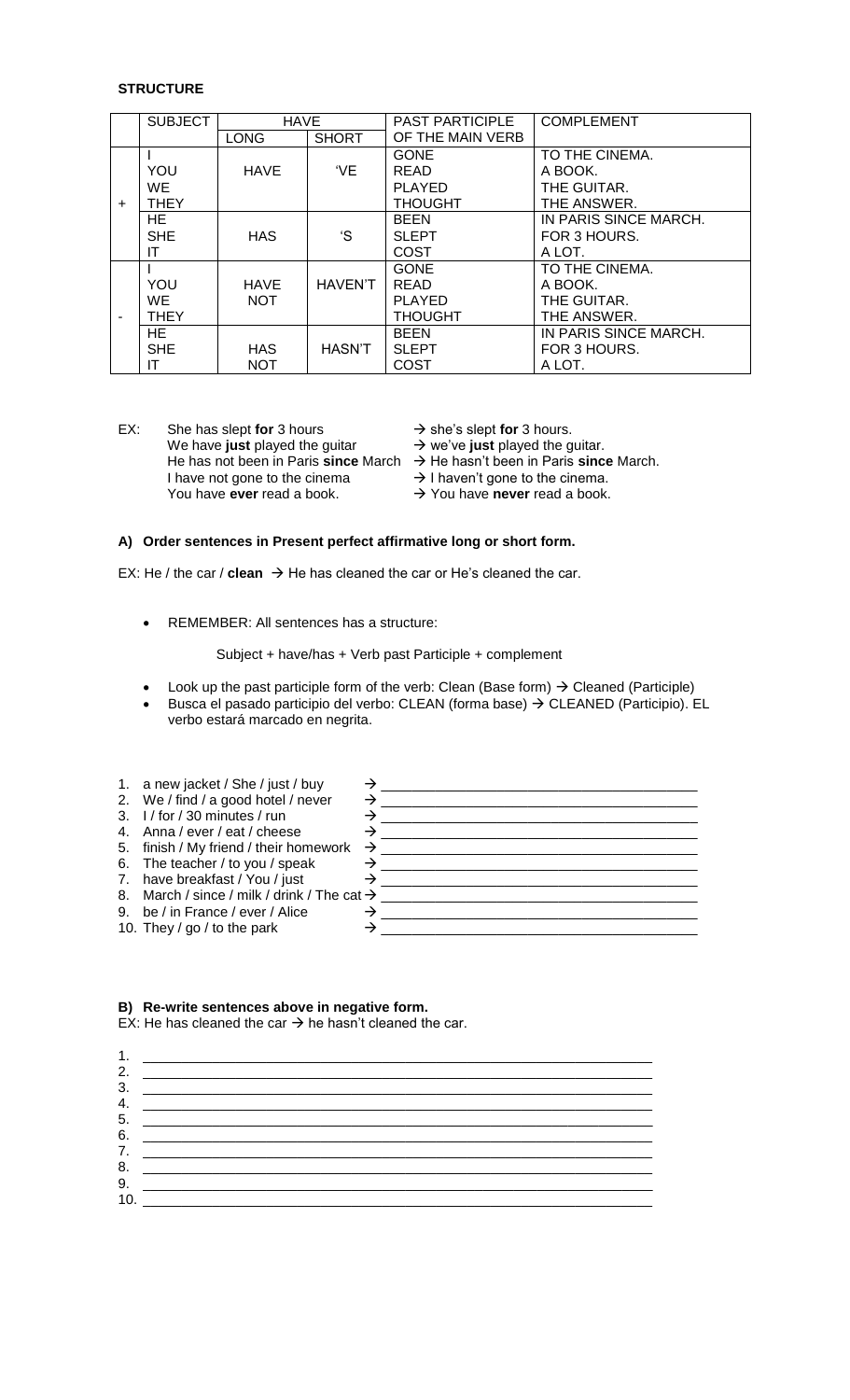# **II. VOCABULARY: LIST OF VERB**

There are two types of verbs in English: Regular and Irregular. There are more than 300 irregular verbs in English. The chart below shows you a group of irregular verbs.

Complete the following chart with the missing verb in Base Form, Past, Past Participle or Spanish. All these verbs are IRREGULAR.

|                | <b>BASE FORM</b> | <b>PAST</b> | PAST PARTICIPLE  | SPANISH        |
|----------------|------------------|-------------|------------------|----------------|
| 1              |                  | WAS / WERE  |                  |                |
| $\mathbf 2$    |                  |             | <b>BROKEN</b>    |                |
| 3              | DO               |             |                  |                |
| 4              |                  |             |                  | COMER          |
| 5              |                  |             | <b>FALLEN</b>    |                |
| 6              |                  |             | <b>FORGOTTEN</b> |                |
| $\overline{7}$ |                  | <b>WENT</b> |                  |                |
| 8              |                  | LEFT        |                  |                |
| 9              | <b>SING</b>      |             |                  |                |
| 10             | <b>SPEAK</b>     |             |                  |                |
| 11             |                  | <b>TOOK</b> |                  |                |
| 12             | <b>WEAR</b>      |             |                  |                |
| 13             |                  |             |                  | <b>COMPRAR</b> |
| 14             | <b>DRINK</b>     |             |                  |                |
| 15             | <b>FIND</b>      |             |                  |                |
| 16             |                  |             | <b>GIVEN</b>     |                |
| 17             | <b>HEAR</b>      |             |                  |                |
| 18             | <b>HAVE</b>      |             |                  |                |
| 19             |                  | <b>KNEW</b> |                  |                |
| 20             |                  |             |                  | PERDER         |
| 21             | MAKE             |             |                  |                |
| 22             | <b>MEET</b>      |             |                  |                |
| 23             | PAY              |             |                  |                |
| 24             |                  |             |                  | <b>ENVIAR</b>  |
| 25             | SPEND            |             |                  |                |
| 26             |                  |             | <b>THOUGHT</b>   |                |
| 27             |                  | <b>WON</b>  |                  |                |
| 28             | <b>DRIVE</b>     |             |                  |                |
| 29             |                  |             |                  | LEER           |
| 30             |                  | SAT         |                  |                |

CHART 1: Irregular verbs.

Look at the chart above, how can you describe an IRREGULAR VERB?

\_\_\_\_\_\_\_\_\_\_\_\_\_\_\_\_\_\_\_\_\_\_\_\_\_\_\_\_\_\_\_\_\_\_\_\_\_\_\_\_\_\_\_\_\_\_\_\_\_\_\_\_\_\_\_\_\_\_\_\_\_\_\_\_\_\_\_\_\_\_\_\_\_\_ \_\_\_\_\_\_\_\_\_\_\_\_\_\_\_\_\_\_\_\_\_\_\_\_\_\_\_\_\_\_\_\_\_\_\_\_\_\_\_\_\_\_\_\_\_\_\_\_\_\_\_\_\_\_\_\_\_\_\_\_\_\_\_\_\_\_\_\_\_\_\_\_\_\_ \_\_\_\_\_\_\_\_\_\_\_\_\_\_\_\_\_\_\_\_\_\_\_\_\_\_\_\_\_\_\_\_\_\_\_\_\_\_\_\_\_\_\_\_\_\_\_\_\_\_\_\_\_\_\_\_\_\_\_\_\_\_\_\_\_\_\_\_\_\_\_\_\_\_ \_\_\_\_\_\_\_\_\_\_\_\_\_\_\_\_\_\_\_\_\_\_\_\_\_\_\_\_\_\_\_\_\_\_\_\_\_\_\_\_\_\_\_\_\_\_\_\_\_\_\_\_\_\_\_\_\_\_\_\_\_\_\_\_\_\_\_\_\_\_\_\_\_\_ \_\_\_\_\_\_\_\_\_\_\_\_\_\_\_\_\_\_\_\_\_\_\_\_\_\_\_\_\_\_\_\_\_\_\_\_\_\_\_\_\_\_\_\_\_\_\_\_\_\_\_\_\_\_\_\_\_\_\_\_\_\_\_\_\_\_\_\_\_\_\_\_\_\_

Complete the following chart with REGULAR VERBS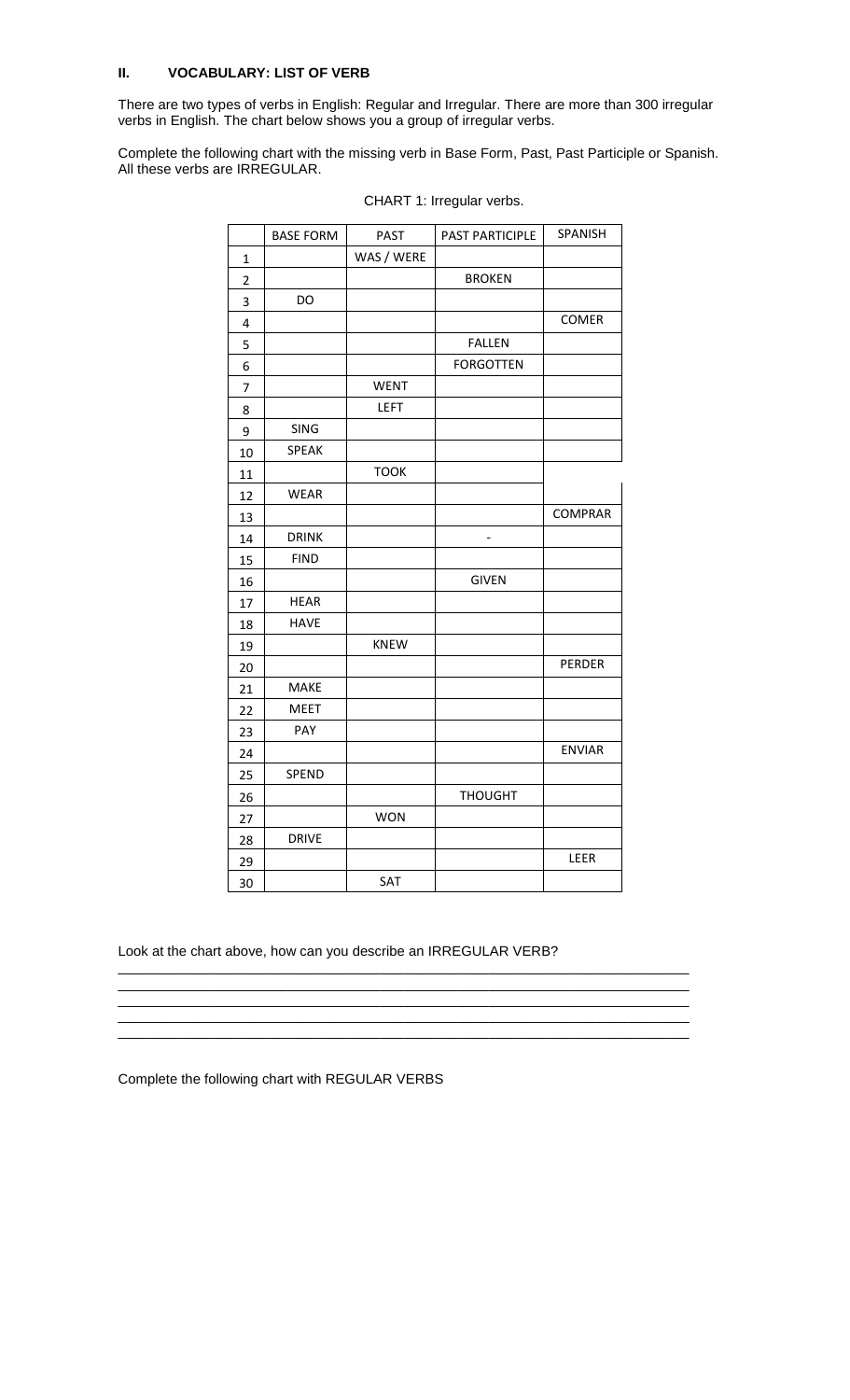# CHART 2: Regular verbs.

|              | <b>BASE FORM</b> | <b>PAST</b>     | <b>PAST PARTICIPLE</b> | <b>SPANISH</b>  |
|--------------|------------------|-----------------|------------------------|-----------------|
| $\mathbf{1}$ | <b>STUDY</b>     |                 |                        |                 |
| 2            |                  |                 | <b>PLAYED</b>          |                 |
| 3            |                  | TRIED           |                        |                 |
| 4            | <b>TALK</b>      |                 |                        |                 |
| 5            |                  |                 |                        | <b>TRABAJAR</b> |
| 6            |                  |                 | <b>CRIED</b>           |                 |
| 7            |                  | <b>BELIEVED</b> |                        |                 |
| 8            | <b>WALK</b>      |                 |                        |                 |
| 9            |                  |                 |                        | <b>VIVIR</b>    |
| 10           |                  |                 | CLEANED                |                 |
| 11           |                  | <b>STOPPED</b>  |                        |                 |
| 12           |                  |                 | ARRIVED                |                 |
| 13           |                  |                 |                        | <b>AMAR</b>     |
| 14           |                  | <b>VISITED</b>  |                        |                 |
| 15           | <b>FINISH</b>    |                 |                        |                 |

Look at the chart 1 and chart 2 above. What is the difference between Regular and Irregular verbs? \_\_\_\_\_\_\_\_\_\_\_\_\_\_\_\_\_\_\_\_\_\_\_\_\_\_\_\_\_\_\_\_\_\_\_\_\_\_\_\_\_\_\_\_\_\_\_\_\_\_\_\_\_\_\_\_\_\_\_\_\_\_\_\_\_\_\_\_\_\_\_\_\_\_

\_\_\_\_\_\_\_\_\_\_\_\_\_\_\_\_\_\_\_\_\_\_\_\_\_\_\_\_\_\_\_\_\_\_\_\_\_\_\_\_\_\_\_\_\_\_\_\_\_\_\_\_\_\_\_\_\_\_\_\_\_\_\_\_\_\_\_\_\_\_\_\_\_\_ \_\_\_\_\_\_\_\_\_\_\_\_\_\_\_\_\_\_\_\_\_\_\_\_\_\_\_\_\_\_\_\_\_\_\_\_\_\_\_\_\_\_\_\_\_\_\_\_\_\_\_\_\_\_\_\_\_\_\_\_\_\_\_\_\_\_\_\_\_\_\_\_\_\_ \_\_\_\_\_\_\_\_\_\_\_\_\_\_\_\_\_\_\_\_\_\_\_\_\_\_\_\_\_\_\_\_\_\_\_\_\_\_\_\_\_\_\_\_\_\_\_\_\_\_\_\_\_\_\_\_\_\_\_\_\_\_\_\_\_\_\_\_\_\_\_\_\_\_ \_\_\_\_\_\_\_\_\_\_\_\_\_\_\_\_\_\_\_\_\_\_\_\_\_\_\_\_\_\_\_\_\_\_\_\_\_\_\_\_\_\_\_\_\_\_\_\_\_\_\_\_\_\_\_\_\_\_\_\_\_\_\_\_\_\_\_\_\_\_\_\_\_\_

# **III. READING AND WRITING**

A) Read the following text and answer the questions below.



# / Sister's eper

Fans of American author Jodi Picoult who have read her novel My Sister's Keeper get a big surprise when they see the film. This is because the film has a completely different ending from the book.

The novel tells the story of 13-year-old Anna Fitzgerald who was born to save the life of her older sister, Kate, who

is very ill. Kate has cancer and Anna goes to hospital many times to give her sister blood and other things to keep Kate alive. However, when Anna is 13, she finds out that Kate needs one of her kidneys and she decides that she doesn't want to give it to her. Anna goes to find a lawyer to help her fight her case in court.

According to the text, answer these questions.

- 1. Jodi Picoult is…
	- A) A lawyer.
	- B) A writer
	- C) A doctor
- 2. Anna"s parents had Anna because…
	- A) They wanted another child.
	- B) They wanted to save their daughter.
	- C) They wanted another girl.

At the end of the book, Anna wins her case so that in the future she can make her own decisions about her body. Unfortunately, the same day as she wins the case, she is in her lawyer's car when they have a serious accident. Anna is brain-dead after the crash, and the lawyer gives the doctors permission to use Anna's kidney. So in the end, Anna dies and Kate lives.

At the end of the film, before they know the result of the court case, Kate and Anna's brother, Jesse, tells the family that Kate doesn't want to have any more operations. Kate dies and then Anna's lawyer visits the house to tell Anna she has won the case. So, in the film Kate dies and Anna lives.

A website asked the people who have read the book and seen the film to vote on the two different endings. 77% said that they hated the new ending while 13% said they preferred it to the ending in the book. Ten percent said that they enjoyed both the book and the film and that the ending made no difference to them.

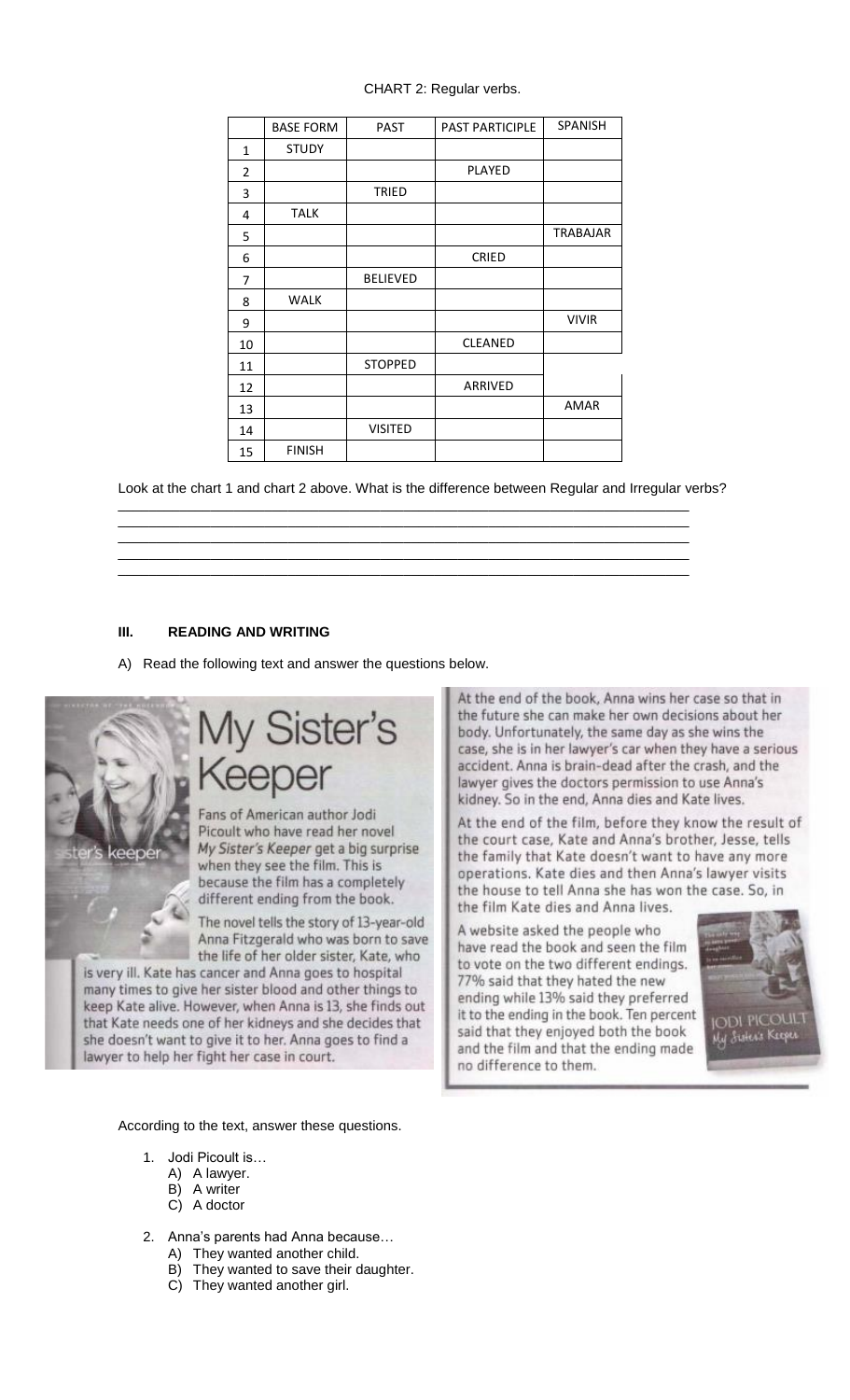- $3.$ ...dies at the end of the book.
	- A) The healthy sister.
	- B) The sister who was ill.
	- C) The brother.
- 4. ... dies at the end of the film.
	- A) The healthy sister.
	- B) The sister who was ill.
	- C) The brother.
- 5. ... of the people who voted didn't think the ending was important.
	- A) 77%
	- B) 13%
	- $C)$  10%
- 6. Write another ending to the story.
	-
- B) Complete the text with for and since.





# Answer these questions about Kristen Stewart.

- 1. How long has she played the part of Bella Swan?
- 2. How long has Kristen lived in Los Angeles?
- 3. How long has she had equinophobia?